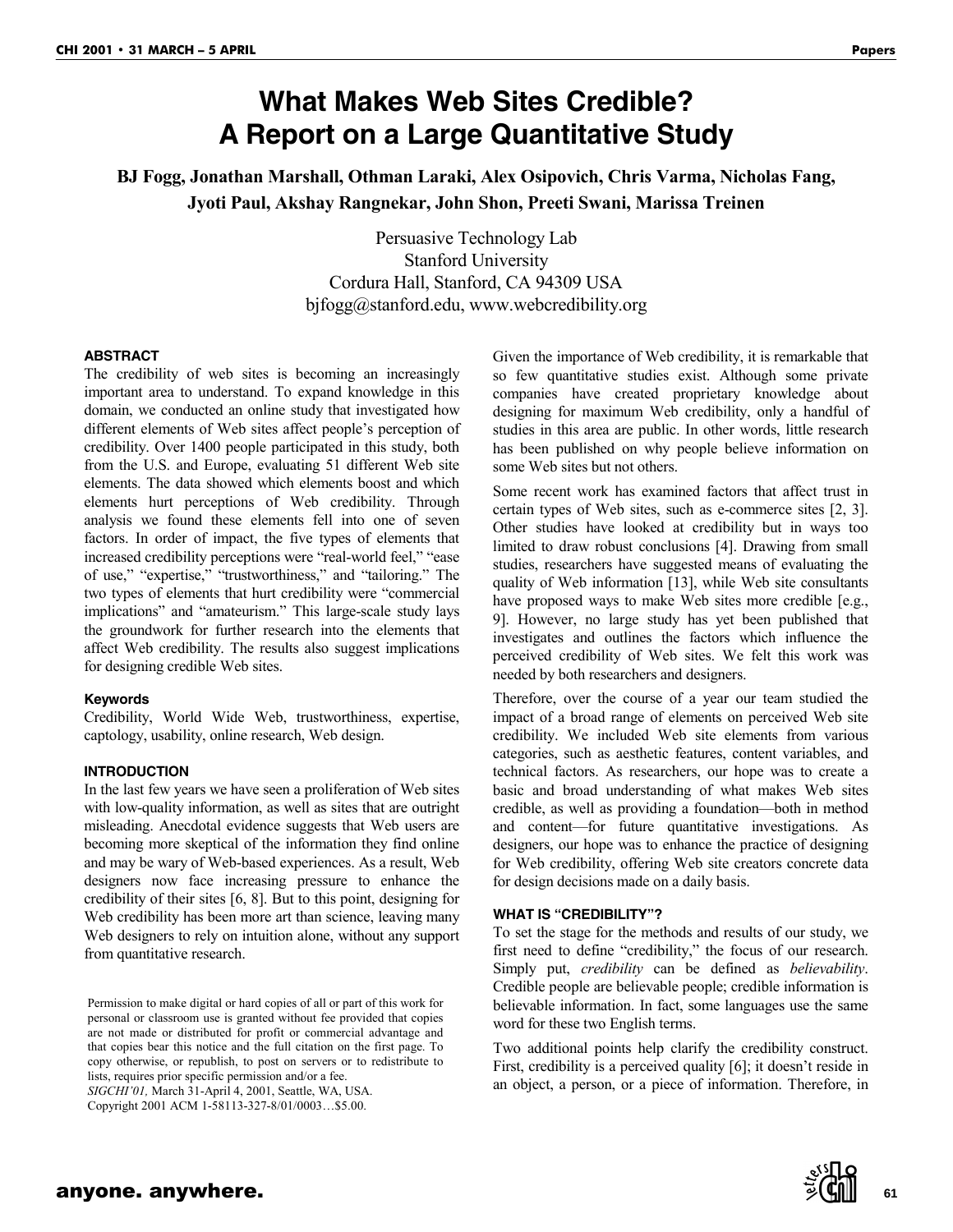discussing the credibility of a computer product, one is always discussing the *perception* of credibility [10, 11].

Next, scholars agree that credibility perceptions result from evaluating multiple dimensions simultaneously [1, 7, 10-12]. Although the literature varies on how many dimensions contribute to credibility evaluations, the vast majority of researchers identify two key components of credibility:

- trustworthiness
- expertise

What this means is that in evaluating credibility, a person makes an assessment of both trustworthiness and expertise to arrive at an overall credibility assessment.

**Trustworthiness**, a key element in the credibility calculus, is defined by the terms *well-intentioned*, *truthful*, *unbiased*, and so on. The trustworthiness dimension of credibility captures the perceived goodness or morality of the source.

**Expertise**, the other dimension of credibility, is defined by terms such as *knowledgeable*, *experienced*, *competent*, and so on. The expertise dimension of credibility captures the perceived knowledge and skill of the source.

Taken together, these ideas suggest that *highly credible Web sites will be perceived to have high levels of both trustworthiness and expertise* [5, 6].

With this background in mind, our team set out to research the specific elements of Web sites that would lead people to perceive a site as credible or not.

#### **RESEARCH METHOD**

In this research we gathered user data through a carefully constructed questionnaire. This self-report method is common in many types of research, but we acknowledge that this approach has inherent weaknesses. However, given the breadth of information we aimed to generate, using an online questionnaire was the most appropriate way to accomplish our goals. As described below, we used an iterative strategy to design the study.

## **Designing the Questionnaire – Items and Format**

We designed the questionnaire elements in four stages.

In stage one, we created a bank of 300 items that related to an aspect of Web credibility (e.g., "the site has a typographical error," "the site requires you to log in"). We identified these items by interviewing Web users, reviewing writings of experts, and brainstorming as a team. In this stage, we also created 15 questions to assess demographic information.

In the second stage, our reseach team selected 90 of the 300 credibility items as possible elements for the study. Our selections were based on (1) keeping a wide variety of items, while at the same time (2) keeping items that raised important practical issues. We then ran a pilot study with 20 people, testing these 90 credibility items and the demographic questions. Much as we expected, people found the questionnaire too long and at times confusing.

In the third stage, we shortened and clarified the questionnaire and again pilot tested the study, this time with 30 people.

In our fourth stage, we selected what we determined to be the 51 most important credibility items. We also narrowed the demographic questions to eight total. Five questions gathered information on participants' age, nationality, education level, gender, and income. Three questions assessed user experience with the Web: years of experience using the Internet, hours spent online, and number of purchases over the Web.

We again pilot tested the new version of our study to verify that the questionnaire was clear and easy to complete.

Throughout these four stages of question development, we also explored different formats for gathering information online. After various prototypes and user tests, we settled on a format that used a 7-point Likert-type scale for each of the 51 questions on Web credibility (see Figure 1). This format allowed people to selected a response from "-3," representing that the item made a site "Much less believable," to "+3," indicating the item made a site "Much more believable." For the demographic questions, we used drop-down menus and open-ended response boxes.

During our iterative design process, we discovered a key advantage to administering questionnaires online: the order of the questions can be randomized. Researchers have long worried about how the order of questions can affect a person's response. Specifically, an early question can change how people react to subsequent questions, skewing the data. We saw how the dynamic capabilities of the Web can avoid this problem. So we programmed our study to list the 51 questions on credibility in a random order for each participant, avoiding potential systematic biases in the data.

| Web Credibility Survey                                     |               |               |          |               |                        |               |   | Instructions                   |
|------------------------------------------------------------|---------------|---------------|----------|---------------|------------------------|---------------|---|--------------------------------|
| What makes web sites believable?                           |               |               |          |               |                        |               |   | Page 2 of 3                    |
| 23 The site makes it hard to distinguish ads from content. |               |               |          |               |                        |               |   |                                |
| Much Less<br>Believable                                    | о             | $\frac{6}{2}$ | $\Omega$ | $\frac{1}{6}$ | $\Omega$               |               |   | Much More<br>Believable        |
| 24 The site offers information in more than one language.  |               |               |          |               |                        |               |   |                                |
| Much Less<br>Believable                                    | $\frac{0}{3}$ | S             | $\Omega$ | ှ္ဂ           | $\Omega$ <sub>11</sub> | Ş             | O | Much More<br>Believable        |
| 25 The site lists well-known corporate customers.          |               |               |          |               |                        |               |   |                                |
| Much Less<br>Believable                                    | $\frac{1}{3}$ | S             | $\Omega$ | င္ပ           | $\Omega$               | $\frac{1}{2}$ | O | Much More<br>Believable        |
| 26 The site is difficult to navigate.                      |               |               |          |               |                        |               |   |                                |
| Much Less<br>Believable                                    | $\frac{0}{3}$ | $\frac{0}{2}$ | $\Omega$ | င္ပ           | $\Omega$               | $\frac{1}{2}$ | O | Much More<br><b>Believable</b> |
| 27 The site is rarely updated with new content.            |               |               |          |               |                        |               |   |                                |
| Much Less<br>Believable                                    | о<br>$-3$     | $\frac{0}{2}$ | $\Omega$ | о             | о                      | O             |   | Much More<br>Believable        |

**Figure 1: A sample of our online questionnaire, showing the format.** 

#### **Recruiting Study Participants**

Ideally, a study like this would include a representative sample of all Web users throughout the world. We found no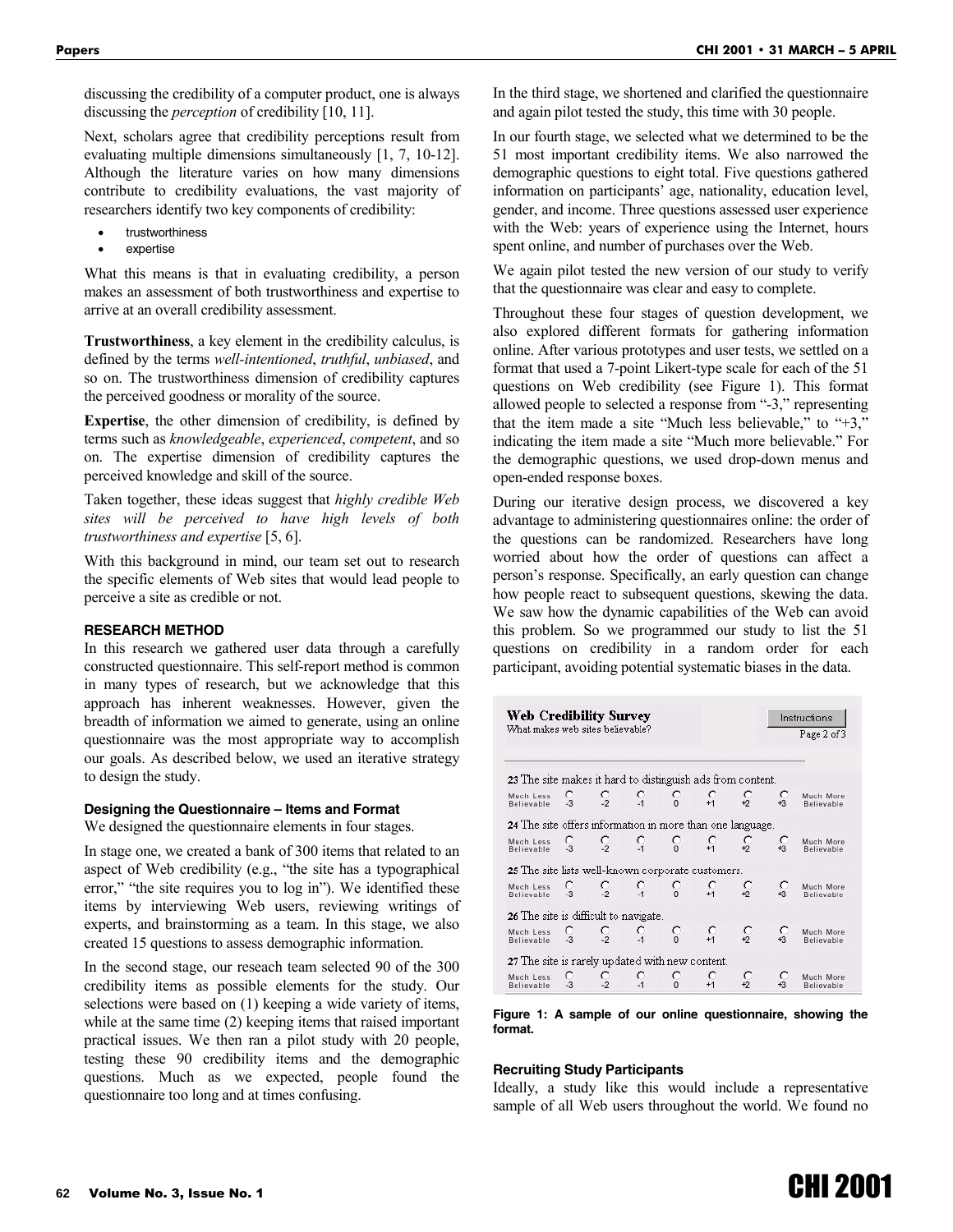viable way to recruit this type of sample. Instead, we recruited study participants in two ways: through the cooperation of charitable groups and through a news media organization in Finland.

In working with the charity groups (such as the American Brain Tumor Society), we donated \$10 to the organization for each person who completed the study on their behalf, up to a maximum donation of \$5000. This turned out to be an effective means of gathering data quickly.

Another source of participants was through a Finnish news media organization that placed a link from their Web site to our study site. We intentionally involved participants from two countries so we could perform cross-cultural analyses of the data.

## **Running the Study**

We ran the main study during December of 1999. Participants began the study by going to the Web site, www.webresearch.org, which they could do on their own time from their home or workplace. In completing the online study, each participant answered the questions by drawing on his or her cumulative experience using the Web.

The data collection went faster than expected, requiring less than one week, thanks to the power and reach of the Web. As we exceeded 1400 participants, we concluded the data gathering portion of the research and began the analysis.

## **STATISTICAL ANALYSIS**

During the course of running the study, 1441 people completed the questionnaire. Of those, we discarded 19 questionnaires because they did not contain complete demographic data or contained less than 47 answers to the 51 content questions. We discarded another 12 questionnaires because the respondents did not come from either Finland or the U.S.

#### **Overall Demographics**

Who participated in this study? Table 1 shows the demographic information for the 1410 participants. The average age for our respondents was just over 33 years. The sample was 44% female, and 42% of the total sample was from the U.S. The other notable feature is that our sample was fairly experienced with the Web: more than 3 years on the Internet, almost 14 hours spent online each week, and most people having made at least one online purchase.

#### **Analysis Plan**

The data analysis had three parts: calculating the overall mean responses, creating the composite scales, and comparing responses based on demographics. Determining the overall means was a straightforward mathematical process, while creating composite scales of credibility and comparing demographic subgroups required more effort.

**Table 1: Summary of participants' demographic information** 

| Demographic Item                                      | <b>Overall results</b> |
|-------------------------------------------------------|------------------------|
| Age (median)                                          | 33 years               |
| Gender                                                | 44% female, 56% male   |
| Country                                               | 42% U.S., 58% Finland  |
| <b>Education level</b>                                | "some university"      |
| Income (mean)                                         | \$31,459               |
| Years on the Internet (mean)                          | 3.7 years              |
| Average number of purchases online<br>(mean)          | "1 to 5 purchases"     |
| Average number of hours spent<br>online a week (mean) | 13.9 hours/week        |

## **Creating Composite Scales**

To determine the underlying dimensions in our study, a correlation matrix was computed and a factor analysis performed. Using a scree-test, we determined that there were four factors (Eigen values  $> 1.73$ ) accounting for 15.1% of the total variance. We used Varimax rotation to determine which questions loaded on each of the factors. Closer investigation indicated that three factors could be sensibly divided into two scales each in order to make further sense of the data. We calculated the internal reliability of each scale using Cronbach's alpha. We named the resulting seven scales as follows:

- Real-World Feel
- Ease of Use
- **Expertise**
- **Trustworthiness**
- **Tailoring**
- Commercial Implications
- Amateurism

### **Comparing Demographic Subgroups**

In our analysis, we compared subgroups of our entire sample. Specifically, we compared subgroups defined by—

- Age
- **Gender**
- Country of origin
- **Education level**
- Income level
- Experience with the Web

A Bonferroni correction was applied and statistical significance was defined as  $p<0.00016$ .

Categorical comparisons were made between genders and between countries of origin.

To compare age, education, experience, and income, we divided the sample into thirds. The middle third of the sample was eliminated and the high and low thirds were compared against each other using *t*-tests. For example, the youngest third of the sample was compared against the oldest third, while the results from the middle third were unused. We chose this method instead of using a general linear model as it facilitates calculating Cohen's effect sizes.

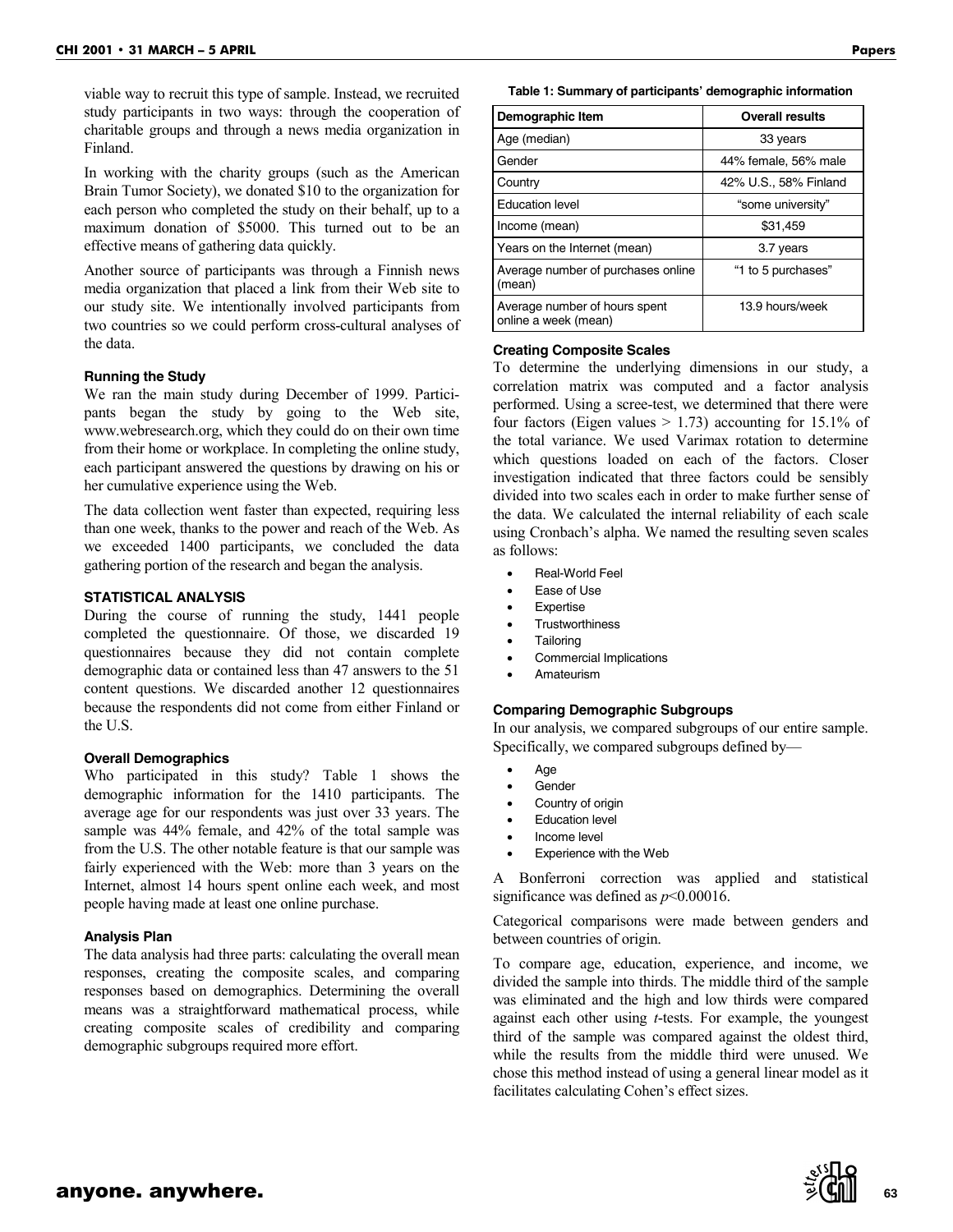Our study assessed "experience on the Web" in three ways. To get one overall measure, we combined the percentile ranking of each subject across the three questions and analyzed the data as explained in the previous paragraph.

## **RESULTS**

#### **Composite Scales – Overall Results**

This section contains Tables 2 through 8, which list the questionnaire items that comprise each of the seven scales. These tables also give the overall means for each item. For example, Table 2 shows that the "Real-World Feel" scale is made up of five items from the questionnaire. One item in this scale is "The site provides a quick response to your customer services questions." Taking into account all 1410 respondents, we found the overall mean for this particular item was 2.02 (again, the possible range was  $-3$  to  $+3$ ).

(Note: The items listed in each table are worded exactly as they appeared in the study. Also, the value for Cronbach's alpha listed in each table heading is a measure of how well the items represent a unified construct.)

#### **Table 2: Real-World Feel Scale** (Cronbach's alpha = 0.66)

| Items in the <b>REAL-WORLD FEEL</b> scale                                 | Mean |
|---------------------------------------------------------------------------|------|
| The site provides a quick response to your customer<br>service questions. | 2.02 |
| The site lists the organization's physical address.                       | 1.86 |
| The site gives a contact phone number.                                    | 1.71 |
| The site gives a contact email address.                                   | 1.53 |
| The site shows photos of the organization's members.                      | 0.69 |

As Table 2 shows, all five items were reported to increase the credibility of a Web site. The strong positive responses on four of the five items made this scale the most dominant in increasing credibility perceptions, as shown in Figure 2.

The next most influential scale was the "Ease of Use" scale, shown in Table 3. This scale was made up of five items, with three describing the ease of use construct and two describing the opposite end of the spectrum.

**Table 3: Ease of Use Scale** (Cronbach's alpha = 0.67)

| Items in the EASE OF USE scale                         | Mean    |
|--------------------------------------------------------|---------|
| The site lets you search past content (i.e. archives). | 1.57    |
| The site looks professionally designed.                | 1.55    |
| The site is arranged in a way that makes sense to you. | 1.48    |
| The site takes a long time to download.                | $-0.94$ |
| The site is difficult to navigate.                     | $-1.30$ |

One notable item in Table 3 is the item on navigation. The negative value of  $-1.30$  shows how much navigation problems were reported to hurt Web site credibility.

Table 4 shows the seven items that comprise the "Expertise" scale. Each of these items, such as listing author credentials and providing citations and references, was viewed as a positive contributor to a Web site's credibility.

**Table 4: Expertise Scale** (Cronbach's alpha = 0.63)

| I Items in the <b>EXPERTISE</b> scale                                                 |  |  |
|---------------------------------------------------------------------------------------|--|--|
| The site is by a news organization that is well respected<br>outside of the Internet. |  |  |
| The site lists authors' credentials for each article.                                 |  |  |
| The site has articles that list citations and references.                             |  |  |
| The site has few news stories but gives detailed<br>information for each.             |  |  |
| The site says it is the official site for a specific topic                            |  |  |
| The site has ratings or reviews of its content.                                       |  |  |
| The site displays an award it has won.                                                |  |  |

The "Trustworthiness" scale is made up of eight items, as shown in Table 5. The scores for all eight items are positive, ranging from 0.58 to 1.29.

**Table 5: Trustworthiness Scale** (Cronbach's alpha = 0.57)

| Items in the <b>TRUSTWORTHINESS</b> scale                | Mean |
|----------------------------------------------------------|------|
| The site is linked to by a site you think is believable. | 1.29 |
| The site states its policy on content.                   | 1.26 |
| The site links to outside materials and sources.         | 1.25 |
| The site provides links to its competitors sites.        | 1.11 |
| The site was recommended to you by a friend.             | 1.07 |
| The site represents a nonprofit organization.            | 0.93 |
| The site lists well-known corporate customers.           | 0.62 |
| The URL for the site ends with ".org"                    | 0.58 |

Table 6 lists the four items that make up the "Tailoring" scale. This scale has the lowest Cronbach's alpha in the study, indicating it is likely the least unified construct of the seven. In addition, this scale has the smallest positive impact on perceptions of credibility, as shown in Figure 2.

**Table 6: Tailoring Scale** (Cronbach's alpha = 0.44)

| Items in the TAILORING scale                                    |      |
|-----------------------------------------------------------------|------|
| The site sends emails confirming transactions you make.         | 1.41 |
| The site selects news stories according to your<br>preferences. |      |
| The site recognizes that you have been there before.            |      |
| The site requires you to register or log in.                    |      |

One notable item from Table 6 is the nearly negligible impact of requiring users to "register or  $log in$ " (mean = 0.07). This low value shows this element was reported to have almost no effect on the credibility perception of a Web site.

With Table 7, the impact of the scales on credibility perceptions changes from being overall positive to overall negative. Table 7 lists the eight items that make up the "Commercial Implications" scale, with most of the items reducing Web credibility. The overall effect of this scale, as shown later in Figure 2, is to reduce credibility perceptions somewhat.

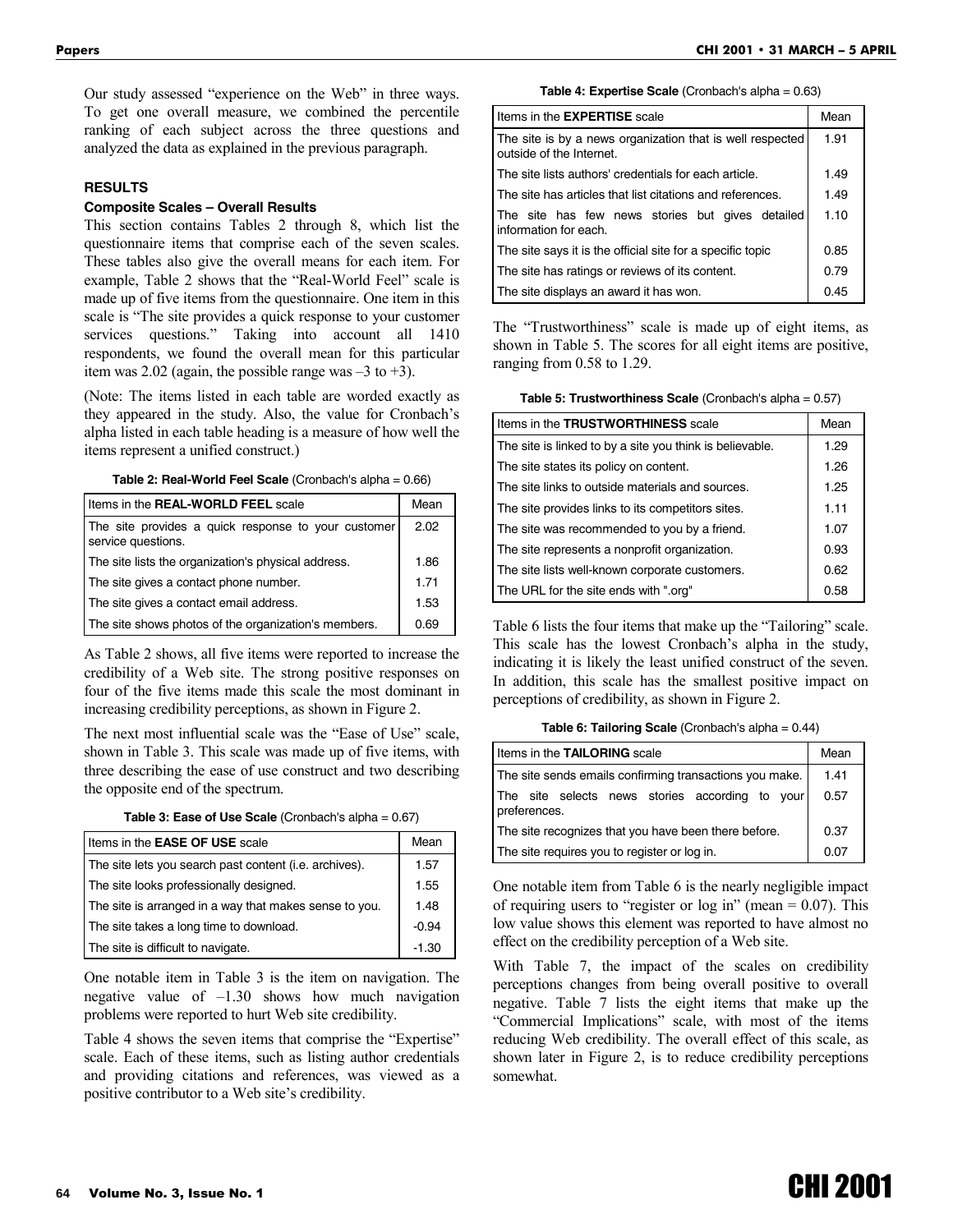| Items in the COMMERCIAL IMPLICATIONS scale                             | Mean    |  |
|------------------------------------------------------------------------|---------|--|
| The site is advertised on the radio or on billboards.                  | 0.57    |  |
| The site has ads that match the topic you are reading<br>about.        | 0.21    |  |
| The site is designed for e-commerce transactions.                      | 0.17    |  |
| The site has a commercial purpose (as opposed to<br>academic purpose). | $-0.63$ |  |
| The site requires a paid subscription to gain access.                  | $-0.71$ |  |
| The site has one or more ads on each page.                             | $-0.77$ |  |
| The site automatically pops up new windows with ads.                   | $-1.56$ |  |
| The site makes it hard to distinguish ads from content.                |         |  |

One noteworthy item in Table 7 is the final item, where a "site makes it hard to distinguish ads from content." This item received the lowest score in the entire study, with a mean of  $-2.08$ .

Table 8 shows the ten items that comprise the "Amateurism" scale. This scale has two items that represent the opposite of amateurism (site is "updated" and site is "in more than one language"), with the remaining eight items being viewed as manifestations of amateurism.

**Table 8: The Amateurism Scale** (Cronbach's alpha = 0.64)

| Items in the <b>AMATEURISM</b> scale                         | Mean    |
|--------------------------------------------------------------|---------|
| The site has been updated since your last visit.             | 1.55    |
| The site offers information in more than one language.       | 1.04    |
| The site is small (e.g. less than 5 pages).                  | $-0.28$ |
| The site is hosted by a third party (e.g. AOL, Geocities).   | $-0.44$ |
| The site's domain name does not match the company's<br>name. | $-1.06$ |
| The site has a typographical error.                          | $-1.28$ |
| The site is sometimes unexpectedly unavailable.              | $-1.28$ |
| The site has a link that doesn't work.                       | -1.45   |
| The site links to a site you think is not credible.          | $-1.53$ |
| The site is rarely updated with new content.                 | -1.67   |

Of the 51 items we tested in this study, four items did not fit well into any of the scales listed above. For the sake of completeness, we list those items in Table 9.

#### **Table 9: Individual items not part of a scale**

| Items not used in any scale                                               | Mean    |
|---------------------------------------------------------------------------|---------|
| The site represents an organization you respect.                          | 1.93    |
| The site provides financial news at no charge.                            | 0.53    |
| The site contains information that doesn't match what<br>you think.       | $-0.77$ |
| The site has lots of news stories without giving detailed<br>information. | $-0.89$ |

To show the relative impact of each credibility scale, we created Figure 2 with a standardized vertical axis. (The

vertical axis was designed to have a theoretical maximum score of 100. For a credibililty scale—such as the "expertise scale"—to reach this maximum value, each individual item within the scale would need to receive a perfect mean score of "+3.0" in the study data.)

Figure 2 shows how much the first five scales increase perceptions of Web credibility. As a whole, the items in the "Real-World Feel" scale have the largest impact on increasing credibility, followed by items in the "Ease of Use" scale. The "Expertise," "Trustworthiness," and "Tailoring" scales also show positive effects.

Figure 2 also shows that how much the combined items in two scales, "Commercial Implications" and "Amateurism," decrease perceptions of Web credibility.

# **How the Factors Impact Web Credibility**



**Figure 2: The seven scales and their effects on perceived credibility.**

#### **Demographic Comparisons**

Because we collected demographic data for each respondent, we were able to analyze what differences exist between subgroups of various characteristics.

#### *Comparisons based on age*

How does age change perceptions of Web credibility? In our efforts to answer this question, we found that the youngest third of our sample (age  $\leq$  27.9 years) tended to be more critical of amateruism on a site, compared to the oldest third of our sample (age  $> 37.3$  years). This means the younger respondents were more harsh on sites that had glitches like a single typo or a broken link.

The older respondents reacted more favorably to Web sites conveying markers of expertise and trustworthiness. The older respondents also reported slightly higher credibility evaluation for sites that used some type of tailoring. These differences shown in Table 10, are statistically significant (*p*<0.00016), though they may not be of great practical significance.



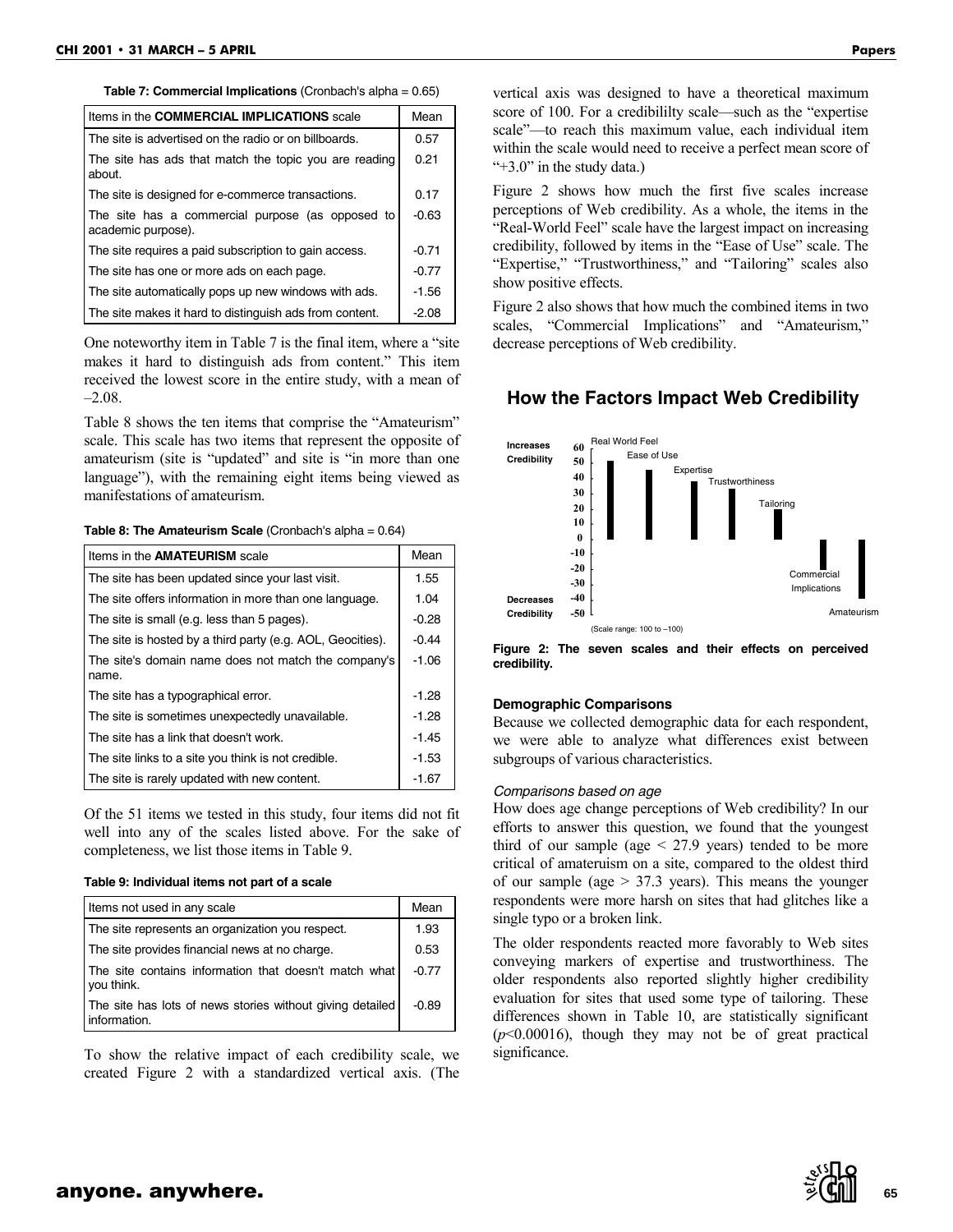| (p<0.00016)                     |                                                   |                                                  |  |  |  |
|---------------------------------|---------------------------------------------------|--------------------------------------------------|--|--|--|
|                                 | Mean responses from<br>people under 27.9<br>vears | Mean responses from<br>people over 37.3<br>vears |  |  |  |
| <b>Amateurism Scale</b>         | $-1.19$                                           | $-1.06$                                          |  |  |  |
| <b>Expertise Scale</b>          | 1.13                                              | 1.23                                             |  |  |  |
| <b>Trustworthiness</b><br>Scale | 0.98                                              | 1.11                                             |  |  |  |

**Tailoring Scale**  $\begin{array}{ccc} \vert & 0.56 & \vert & 0.74 \end{array}$ 

#### **Table 10: Differences when comparing age subgroups**  *(p*<0.00016)

## *Comparisons based on gender*

How do men and women differ in perceptions of Web site credibility? The results from our data analysis are provocative, though not entirely conclusive. In comparing all responses from men with all responses from women, we found that men assigned less credibility overall. In other words, men answered the questions more negatively than women (men's mean response = 0.31; women's mean response  $= 0.42$ ;  $p \le 0.0001$ ). On one hand, this could imply that when it comes to credibility, men are slightly more critical of Web sites than women. On the other hand, the lower response from men could indicate that men generally respond more critically when answering questionnaires.

As we examined how men and women compared on each of the seven scales, we found that men assigned lower credibility on five scales. Table 11 shows these results.

| Table 11: Differences when comparing gender subgroups |             |  |
|-------------------------------------------------------|-------------|--|
|                                                       | (p<0.00016) |  |

|                                                | Mean responses<br>from women | Mean responses from<br>men |
|------------------------------------------------|------------------------------|----------------------------|
| <b>Real-World Scale</b>                        | 1.65                         | 1.5                        |
| <b>Expertise Scale</b>                         | 1.24                         | 1.08                       |
| <b>Trustworthiness</b><br><b>Scale</b>         | 1.11                         | 0.94                       |
| <b>Tailoring Scale</b>                         | 0.73                         | 0.51                       |
| <b>Commercial</b><br><b>Implications Scale</b> | $-0.55$                      | $-0.64$                    |

## *Comparisons based on country of origin*

Because our respondents came from both Finland and the U.S., we were able to make cross-cultural comparisons in regard to perceptions of Web credibility. We found a number of differences, as outlined in Table 12. Compared to the U.S. participants, Finns reported lower credibility perceptions for Web sites that conveyed commercial implications and for those that showed marks of amateurism. Compared to Finns, respondents from the U.S. assigned more credibility to sites that used some type of tailoring technology and sites that conveyed expertise and trustworthiness, as described in our questionnaire. No other differences were significant.

**Table 12: Differences when comparing country subgroups**  (*p*<0.00016)

|                                                | <b>Finland means</b> | U.S. means |
|------------------------------------------------|----------------------|------------|
| <b>Amateurism scale</b>                        | $-1.21$              | $-1.08$    |
| <b>Expertise scale</b>                         | 1.03                 | 1.32       |
| <b>Trustworthiness</b><br>scale                | 0.87                 | 1.21       |
| <b>Tailoring scale</b>                         | 0.42                 | 0.85       |
| <b>Commercial</b><br><b>Implications Scale</b> | $-0.68$              | $-0.49$    |

## *Comparisons based on education level*

How does education level affect people's perception of Web credibility? To answer this question, we compared the most highly educated third (those who completed graduate school) of our sample with from the least educated third (those with no college education). This analysis showed the differences on only the trustworthiness scale. As shown in Table 13, compared to those with no college experience, respondents who completed graduate school assigned more credibility to Web sites that conveyed markers of trustworthiness. No other measures were significant.

#### **Table 13: Differences when comparing education subgroups**  (*p*<0.00016)

|                                        | people with no<br>college experience | Mean response from   Mean responses from  <br>people who<br>completed graduate<br>school |
|----------------------------------------|--------------------------------------|------------------------------------------------------------------------------------------|
| <b>Trustworthiness</b><br><b>Scale</b> | 0.857                                | 1.03                                                                                     |

# *Comparisons based on income level*

In investigating differential responses based on income level, we found that the wealthiest third of our sample (income >\$60,000 USD) differed from the least wealthy (income <\$20,000 USD) on only one of the scales: tailoring. Specifically, compared to those with less income, the wealthier subjects assigned more credibility to sites that used tailoring. The results are shown in Table 14. Other comparisons were not significant.

#### **Table 14: Differences when comparing education subgroups**  *(p*<0.00016)

|                        | Mean response from<br>those with <b>incomes</b><br>$<$ \$20.000 | Mean response from<br>those with <b>incomes</b><br>> \$60,000 |
|------------------------|-----------------------------------------------------------------|---------------------------------------------------------------|
| <b>Tailoring Scale</b> | 0.55                                                            | 0.72                                                          |

## *Comparisons based on experience with the Web*

Finally, we investigated whether experience with the Web caused people to evaluate Web credibility differently. We hypothesized it would. But the data tell a different story. The most experienced third of our sample did not differ from the least experienced third on any of the 7 scales of credibility.

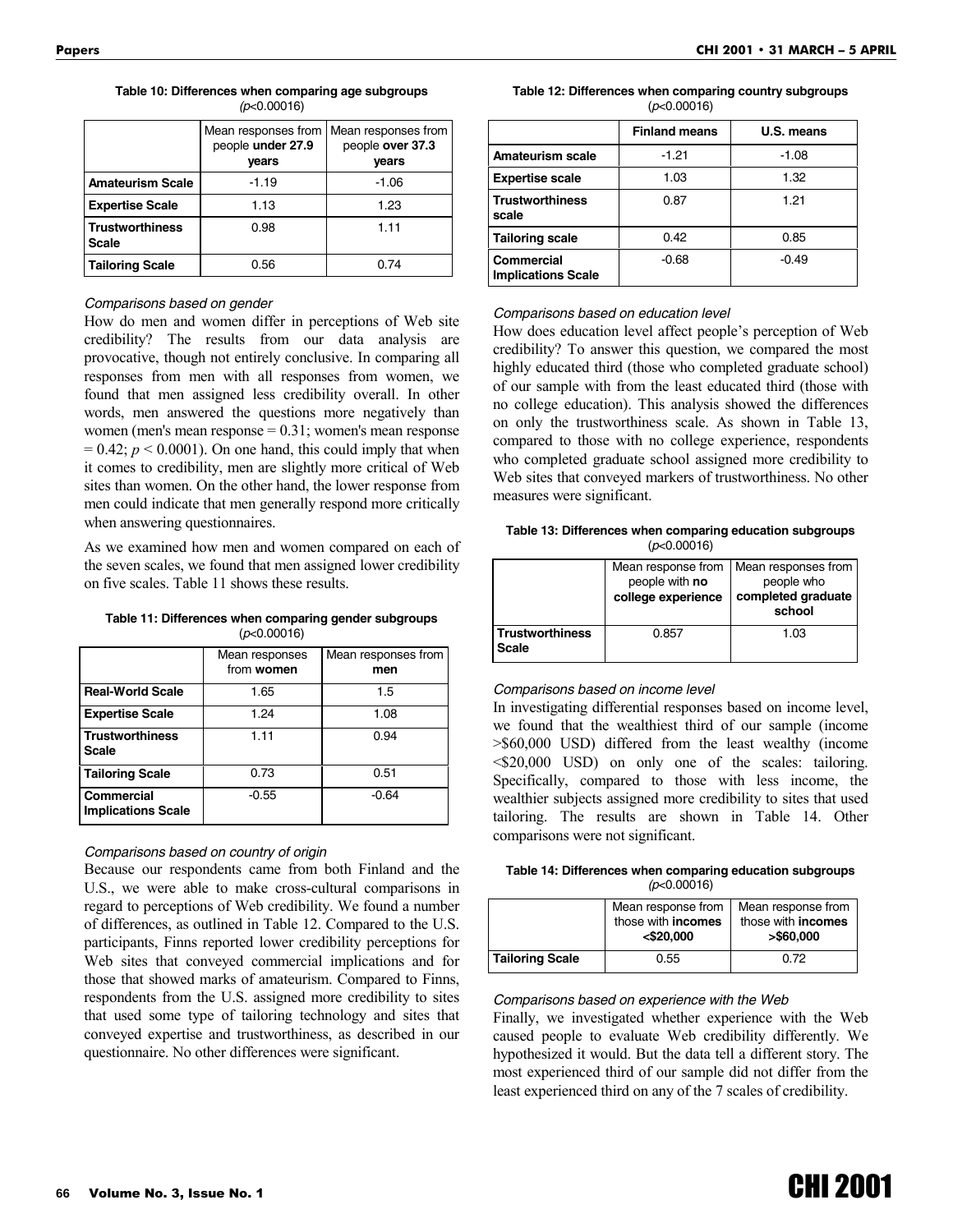#### *Overall assessment of demographic comparisons*

As shown above, the data showed statistically significant differences when comparing how different subgroups assessed the credibility of Web sites. However, these differences were typically small; they are likely not to be of great practical significance. Additional research, with more focused and additional measures, can help provide a firm conclusion.

At this point, one can reasonably hypothesize that most people—regardless of age, gender, or other demographic factors—assess Web site credibility in similar ways. Although real differences do exist, it's more striking to see how many things were *not* different, suggesting that the various demographic groups shared similar approaches to evaluating Web credibility.

## **DESIGN IMPLICATIONS**

We have explained the method and rational of this research so readers can understand how these findings apply—or do not apply—to their particular situations in designing Web experiences. Below we outline some design implications from this research. We present them as proposed guidelines for those seeking to create highly credible Web sites. Each guideline comes from one of the seven scales that emerged from the study data. (One could also extract more design implications from the items listed in Tables 2-9 and 11-14.)

## **Guideline #1: Design Web sites to convey the "real world" aspect of the organization.**

According to our study results, the most effective way to enhance the credibility of a Web site is to include elements that highlight the brick-and-mortar nature of the organization it represents. We examined Web elements such as a listing a physical address and showing employee photographs. Many other possibilities exist that were not included in this study. To create a site with maximum credibility, designers should highlight features that communicate the legitimacy and accessibility of the organization.

#### **Guideline #2: Make Web sites easy to use.**

In the HCI community we have long emphasized ease of use, so this guideline is no surprise. However, this study adds another important reason for making Web sites usable: it will enhance the site's credibility. In this study, people awarded a Web site credibility points for being usable (e.g., "The site is arranged in a way that makes sense to you"), and they deducted credibility points for ease-of-use problems (e.g., "the site is difficult to navigate"). While this information should not change how we, as HCI professionals, design user experiences for the Web, it does add a compelling new reason for investing time and money in usable design—it makes a site more credible. Going beyond the data, one could reasonably conclude that a simple, usable Web site would be perceived as more credible than a site that has extravagant features but is lacking in usability.

#### **Guideline #3: Include markers of expertise.**

Expertise is a key component in credibility, and the data in this study support the idea that Web sites which convey expertise can gain credibility in users' eyes. Important "expertise" elements in this study included listing an author's credentials and including citations and references. It's likely that many other elements also exist. In our opinion, many Web sites today miss opportunities to legitimately convey expertise to their users.

## **Guideline #4: Include markers of trustworthiness.**

Trustworthiness is another key component in credibility. As with expertise, this study suggests that Web site elements that convey trustworthiness will lead to increased perceptions of credibility. In this research we tested how people assessed specific "trustworthiness" elements: linking to outside materials and sources, stating a policy on content, and so on. Of course, other markers of trustworthiness exist. We propose that Web site designers who concentrate on conveying the honest, unbiased nature of their Web site will end up with a more credible—and therefore more effective—Web site. This suggestion may be opposed to other forces in an organization that seek a more promotional approach to Web design.

## **Guideline #5: Tailor the user experience.**

Although not as vital as the previous suggestions, tailoring does make a difference. Our study shows that tailoring the user experience on a Web site leads to increased perceptions of Web credibility. For example, people think a site is more credible when it acknowledges that the individual has visited it before. To be sure, tailoring and personalization can take place in many ways. Tailoring extends even to the type of ads shown on the page: ads that match what the user is seeking seem to increase the perception of Web site credibility.

## **Guideline #6. Avoid overly commercial elements on a Web site.**

Although most Web sites, especially large Web sites, exist for commercial purposes, our study suggests that users penalize sites that have an aggressively commercial flavor. Web pages that mix ads with content to the point of confusing readers will be perceived as not credible. In this study, mixing ads and content received the most negative response of all. But it is important to note that ads don't always reduce credibility. In this study and elsewhere [14] quantitative research shows that banner ads done well can enhance the perceived credibility of a site. It seems reasonable that, as with other elements of people's lives, we accept commercialization to an extent but become wary when it is overdone.

## **Guideline #7. Avoid the pitfalls of amateurism**

Most Web designers seek a professional outcome in their work. This study suggests organizations that care about credibility should be ever vigilant—and perhaps obsessive to avoid small glitches in their Web sites. These "small" glitches seem to have a large impact on Web credibility perceptions. Even one typographical error or a single broken